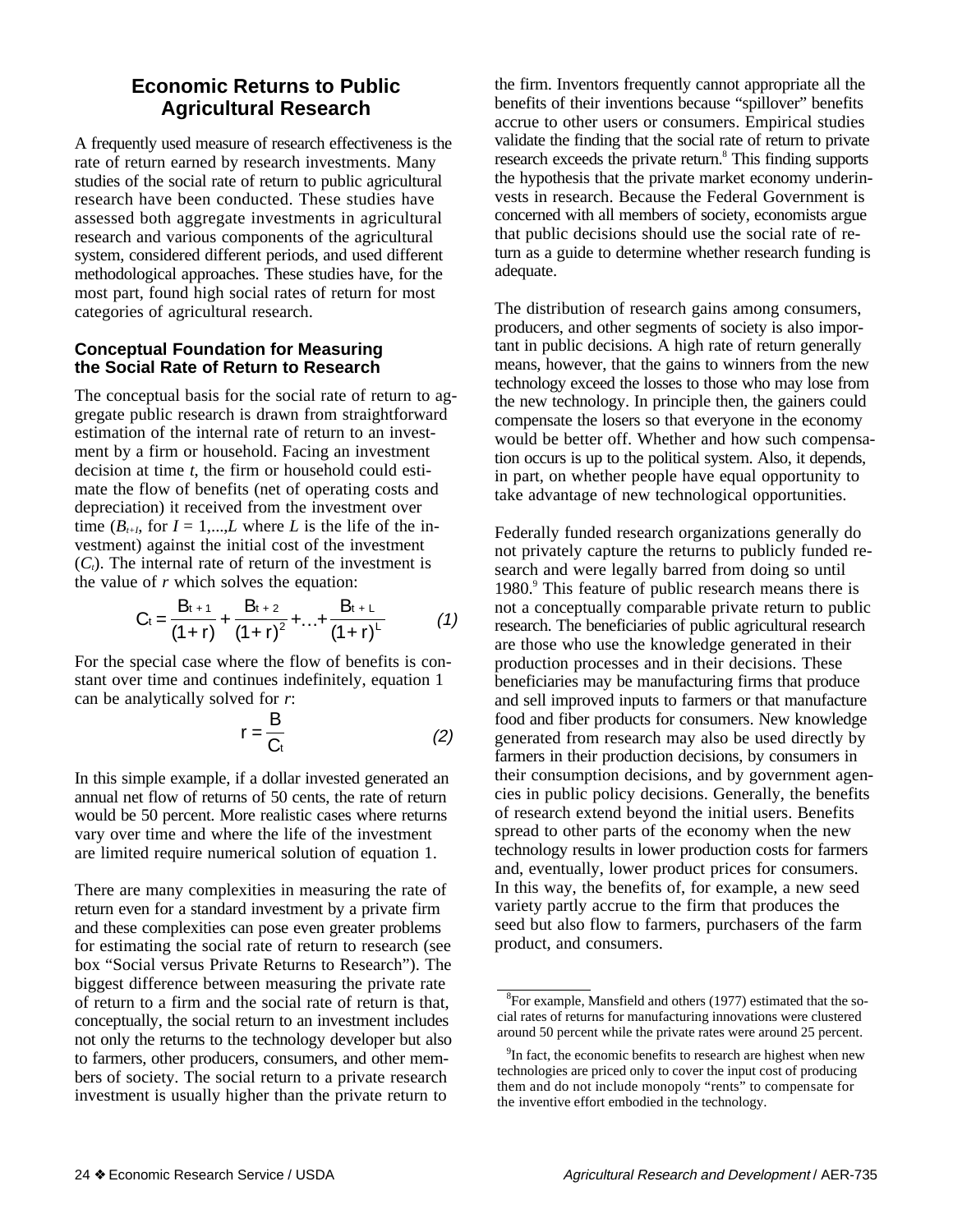### **Social versus Private Returns to Research: Issues of Measurement**

The direct economic benefits of research are measured by examining how the improved technology reduces the cost of output. Reductions in the cost of output generally result in some combination of higher returns to producers, lower prices, and more consumption. Some complications that arise in estimating the social rate of return are unique to the assessment of public investment in research. Measurement issues include:

- ✦ *The private rate of return does not include spillover benefits (or costs).* In principle, the social return to a research investment includes any returns to the innovator plus returns to farmers, other producers, consumers, and other members of society. Because of spillovers, the social return to private research is usually much higher than the private firm's return.
- ✦ *Some spillovers are not included in estimated social rates of return.* Rate-of-return estimates have generally not included research benefits that spill into the United States (from other countries) or out from the

United States (to other countries). Therefore, benefits of federally funded research that do not accrue to U.S. citizens are treated separately. Spillovers into and out of non-agricultural sectors also generally are not included. Failure to include these spillovers can lead to biased estimates. Failure to attribute gains to private research funding can lead to an overestimation of the returns to public research.

- ✦ *Global spillovers are significant.*
- ✦ *The depreciation cost associated with the stock of technical knowledge is difficult to estimate.* Some analysts assume that knowledge does not depreciate. If research stopped and no new knowledge was uncovered, technological progress would stop but would not regress. At least for some forms of more applied agricultural technology, this assumption is not accurate; pests develop resistance to new pesticides over time and thus the value of research on pesticides depreciates over time. Without a steady stream of new research, agricultural productivity

would fall rather than simply stop growing.

- ✦ *Benefits from research can be realized only several years after the research is conducted.* There are several sources of lags: (1) A particular R&D project may take several years to complete, and application of basic research results may require further applied research and development; (2) time between development and commercial production may be several years, particularly if commercialization requires Federal approval of the safety and efficacy of the technology; (3) full commercial adoption generally occurs only after a period of several years; (4) use of a technology will cease completely when a superior technology appears.
- ✦ *Market prices may not be the correct measure for assessing social returns.* Valuation of some effects of new technology, such as effects on natural resources and the environment, health, communities and families, and rural landscape, is difficult because market prices do not exist.

The methodologies generally used to estimate the social rate of return to agricultural research focus on observed changes in market behavior and market prices. Statistical approaches that analyze the production efficiency of the economy cannot capture some effects of a technology on producers and consumers. In particular, rate-of-return studies do not measure the benefits of improved consumer and governmental decisionmaking and only capture some environmental benefits or costs of new technology (see box, "Social Benefits Not Captured in Rate of Return Estimates").

New technologies may not be beneficial to all parts of the economy and society. Negative effects of the technology on the environment, natural resources, health, or community and family life may lead private firms to estimate a return to research that exceeds the social return if the offending activities are not taxed or regulated. Based on this private profit incentive, the market economy may overinvest in some types of research. Researchers currently lack the empirical basis for estimating the full social rate of return to research that accounts for all the societal effects of new technologies.

## **The Social Rate of Return as a Guide to Funding Decisions**

Statistical estimates of historical rates of return to agricultural research can yield insights on how much resources should be allocated to research, how those resources should be allocated among research programs, and who should assume primary responsibility for funding different types of research. An important consideration in using rates of return to research in policy analysis is that they reflect returns to past research. Ideally, current research decisions should be based on the evaluation of the rate of return to projects currently being considered for funding. While eliciting unbiased evaluations is difficult, cost-benefit approaches have been developed for this purpose.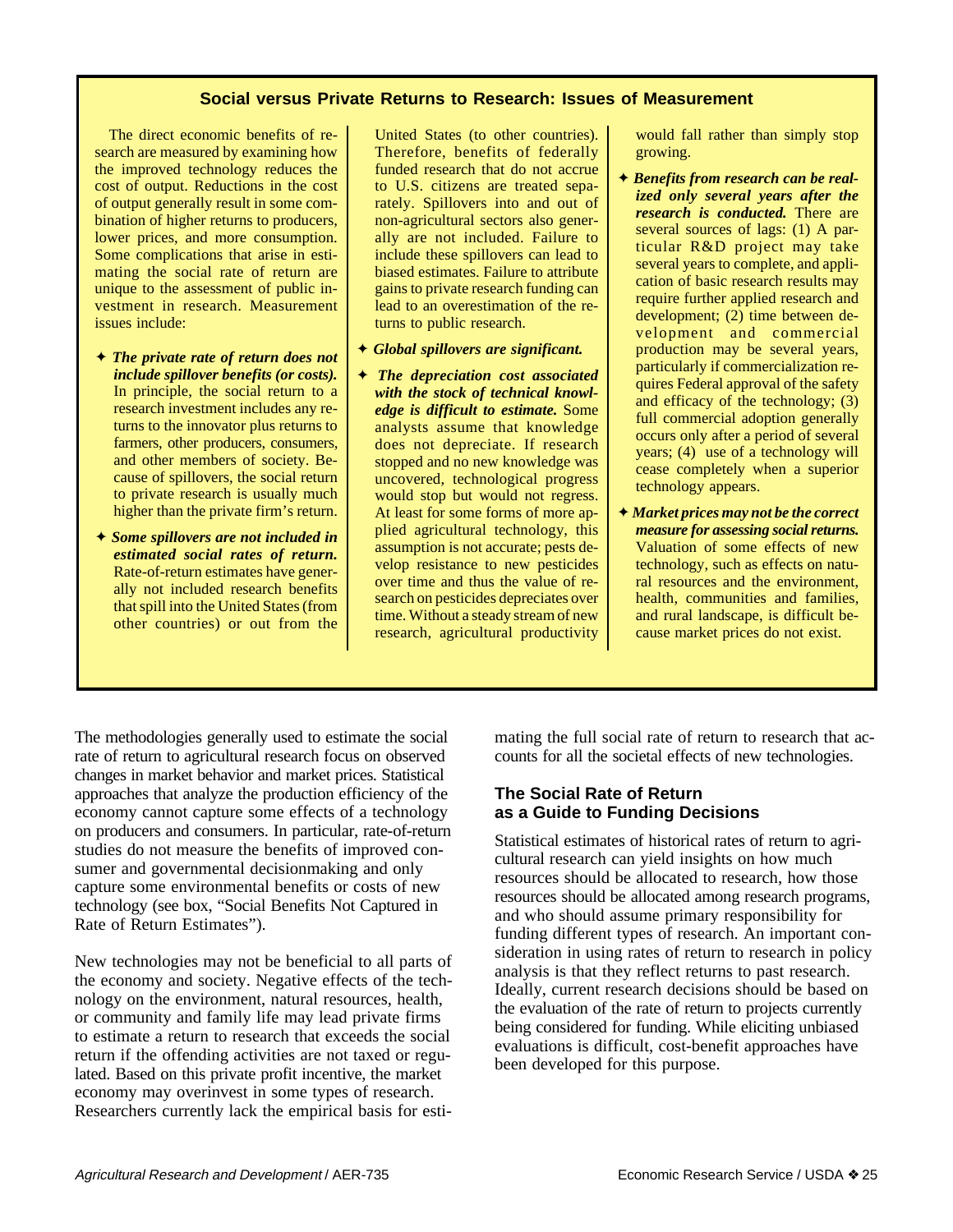### **Social Benefits Not Captured in Rate-of-Return Estimates**

Traditional methods for estimating returns to agricultural research were designed primarily to consider improvements in the productive efficiency of the agricultural economy. Effects of research where benefits are not well captured in traditional rate-ofreturn studies include:

✦ *Consumer decisionmaking, family life, and community development*. Research to understand nutrition and health effects of food consumption choices is effective if it leads consumers to make food choices that help them to be healthier and to live longer. There are benefits to the economy of a healthier population, such as improved productivity while on the job or in school, reduced medical expenditures, and fewer absences from work or school. In principle, these changes could be measured. Improvements in family life and community development are less easily defined and even more difficult to value. Other evidence of effectiveness of research on these issues may provide better guidance on the adequacy and allocation of funding.

✦ *Public decisionmaking*. Firmer scientific or social scientific understanding can identify problems requiring government intervention, can explain that a perceived problem is less severe than generally believed, and can be necessary to estimate the effectiveness and cost of proposed remedies. For example, research efforts directed toward understanding changes in surface and groundwater quality, food safety, global climate change, and changes in air quality are aimed at helping public decisionmakers decide what to do about these problems. Estimating benefits requires that the social outcome resulting from the actual decision be contrasted with the counterfactual outcome resulting from decisions that would have been made with mostly scientific information.

✦ *Environmental technologies*. For regulated or taxed environmental consequences, traditional rate-of-return studies will capture the environmental benefits of new technology. These benefits are known because the new technology reduces the cost of compliance with the regulation or the amount of environmental tax. This reduced cost reflects increased productive efficiency. For environmental problems that are not regulated or where the regulation or tax is insufficient to reduce pollution to a socially desirable level, traditional rate-of-return studies will undervalue research on new technologies that reduce pollution.

A simple investment rule in the rate-of-return literature says that a firm should invest in a project if the rate of return exceeds the interest rate the firm must pay on borrowed funds. Modern finance theory has revealed many reasons, such as risk, why this simple rule may not apply even for the firm undertaking a standard investment. A number of additional issues arise in assessing public investments, especially for research (see box, "Using the Rate of Return to Make Research Funding Decisions"). The rate below which projects are not funded is sometimes called the hurdle rate. There is considerable disagreement concerning the appropriate hurdle rate for public investments. Based on estimates of the social discount rate or on the risk-free market rate of interest, a hurdle rate of 5 percent or less could be justified for public investments. However, the economic efficiency for agricultural research cannot be judged apart from the return to investments in other areas of the economy. While additional funds to agricultural research may yield net benefits, this would not be the most efficient use of funds if other areas of the economy were more seriously underfunded. Fox (1985) argues that the social rate of return to agricultural research should be compared with the social rather than the private rate of return to public and private investments. Using data from *Forbes* (Jan. 14, 1985) on 5-year average rates of return for 1,000 U.S. firms, Fox estimated that the

social rate of return to assets ranged from 17.8 percent to 22.8 percent per year. Ruttan (1980) argued that a level of investment in agricultural research that would push rates of return to below 20 percent would be in the public interest.

Comparing the estimated rate of return to aggregate spending for agricultural research with the hurdle rate for public expenditures suggests whether too little resources are being allocated to research. If the rate of return to agricultural research exceeds the hurdle rate, then social welfare could be enhanced by devoting more resources to research but at the expense of other investment activities that yield a lower rate of return. For a predetermined budget, estimates of rates of returns to different components of the budget can be used to rank the components accordingly. If the marginal rate of return to basic research was found to be higher than applied research, for example, it would imply that efficiency could be increased by reallocating some research from applied to basic research. Less money for applied research should drive up the marginal return of remaining funds (assuming they were spent in the most productive areas), while more money for basic research would drive down its marginal rate of return. At some point the returns to each would be equal, implying a more efficient allocation of the existing budget for research.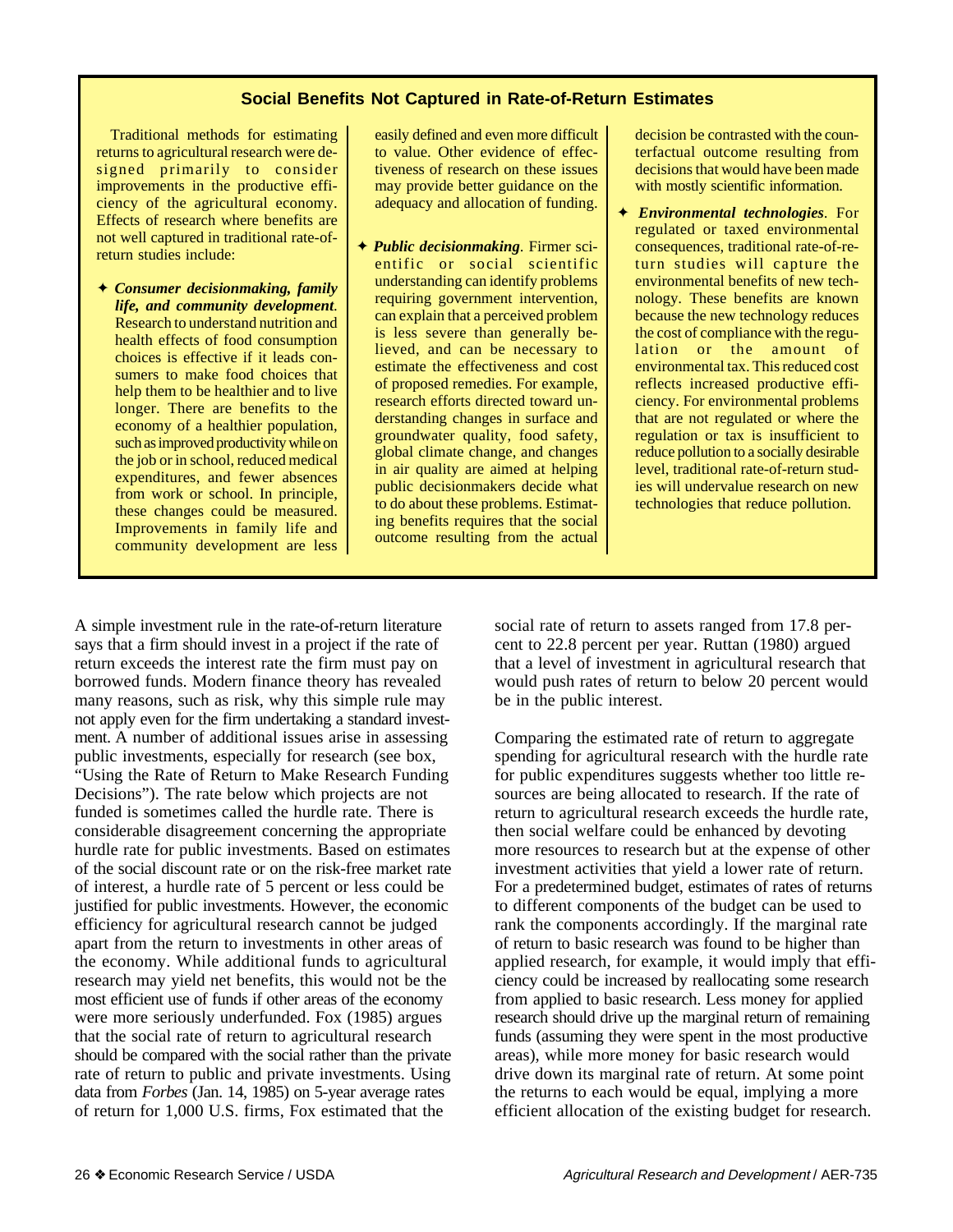### **Using the Rate of Return to Make Research Funding Decisions**

The rate of return for a conventional investment would, in its simplest application, be compared against the interest rate a firm must pay on funds borrowed to pay for the investment. For several reasons, the social rate of return to research has a less direct interpretation. Issues include:

- ✦ *Past research.* The return to past research, as measured in most studies, applies to current decisions only if research system performance will be the same in the future. An important aspect of this is that scientific opportunity continues to expand as technology advances. Some people have argued that scientific opportunities may gradually be exhausted, but there is little evidence to support this idea.
- ✦ *Different decision rules.* A firm makes decisions based on the rule that the estimated rate of return for a project must exceed the borrowing rate to be economically justified. Society's decision rule is more complicated because: (1) raising tax revenues creates distortions in the economy, which are extra costs termed "deadweight losses" by economists, and (2) the appropriate "social discount rate" on which to base public decisions is not directly observable. A risk-free, real (infla-

tion-adjusted) market rate of interest is one standard of comparison. On this basis, the appropriate rate is usually estimated to be between 3 and 5 percent. Intergenerational equity is also a component of the social discount rate, but this component is not revealed by the market rate. Conceptual problems arise if public investment decisions are based on one rate while the private sector's are made based on a different rate.

- ✦ *Measuring the rate of return.* Economists seek to measure the marginal rate of return to research: that is, the return on the last dollar invested or on the last project funded. Conceptually, it is assumed that research funders align projects from the highest to lowest expected rate of return funds are exhausted. More accurately, the estimated marginal rate reflects the rate research managers would earn on another dollar of funding given the constraints under which they operate. This interpretation means that it may be possible to reallocate funding, remove constraints, or reorganize the research system and do better. A low marginal rate of return, therefore, may suggest a failure of the funding system rather than a lack of scientific or technological opportunity.
- ✦ *Uncertainty and risk.* Uncertainty introduces special considerations. A private firm may display risk aversion and demand a risk premium to undertake uncertain investments. A full portfolio of investments in the economy effectively acts as insurance, pooling the risks of many individual projects. Thus, public sector investments generally consider only the mean return and not special considerations for high risks. A second issue associated with uncertainty, however, is option value. Recent research on firm investment behavior has emphasized that uncertainty may introduce a value to waiting, which is referred to as option value. Committing investment to uncertain research eliminates the option to use the funds in some other way. This argument has been used to explain why firms demand a hurdle rate above their cost of funds. However, research investments generally expand the realm of possibilities in the future and thus increase society's options. This suggests that a conventionally estimated rate of return understates the value of research to society because these rates do not include the value of flexibility that research provides as options for an uncertain future.

The statistical estimates of the rate of return to research also provide evidence on the size of geographic and other spillovers from research. Spillovers from research are benefits captured by someone other than those who fund it. If there are spillovers from privately funded research to society, then the social rate of return to research will exceed its expected private rate of return. Since private funding decisions are based primarily on expectations of private returns, private companies will tend to underfund research if there are large spillovers. Spillovers from research are often larger for basic, or pre-technology, research and smaller for research and development activities closer to the commercialization stage. Estimates of spillovers can also suggest Federal versus State areas of responsibility for funding research. If the benefits from research accrue primarily to a single State, then that State will have an incentive

to fund it fully. On the other hand, if research conducted in a State benefits neighboring States as well, then States may underinvest in research for the same reason a private firm might. Individual States may attempt to "free-ride" on neighboring States, hoping to benefit from technologies developed in neighboring States (Khanna, Huffman, and Sandler, 1994). So, research with larger geographic or national spillovers should be more a Federal rather than State responsibility. Statistical evidence has found cross-State spillovers from agricultural research to be large, especially for livestock research (Evenson, 1989).

The benefits from agricultural research are also shared globally. Foreign consumers benefit from U.S. research that lowers the cost of exported commodities. Foreign producers may also benefit from research conducted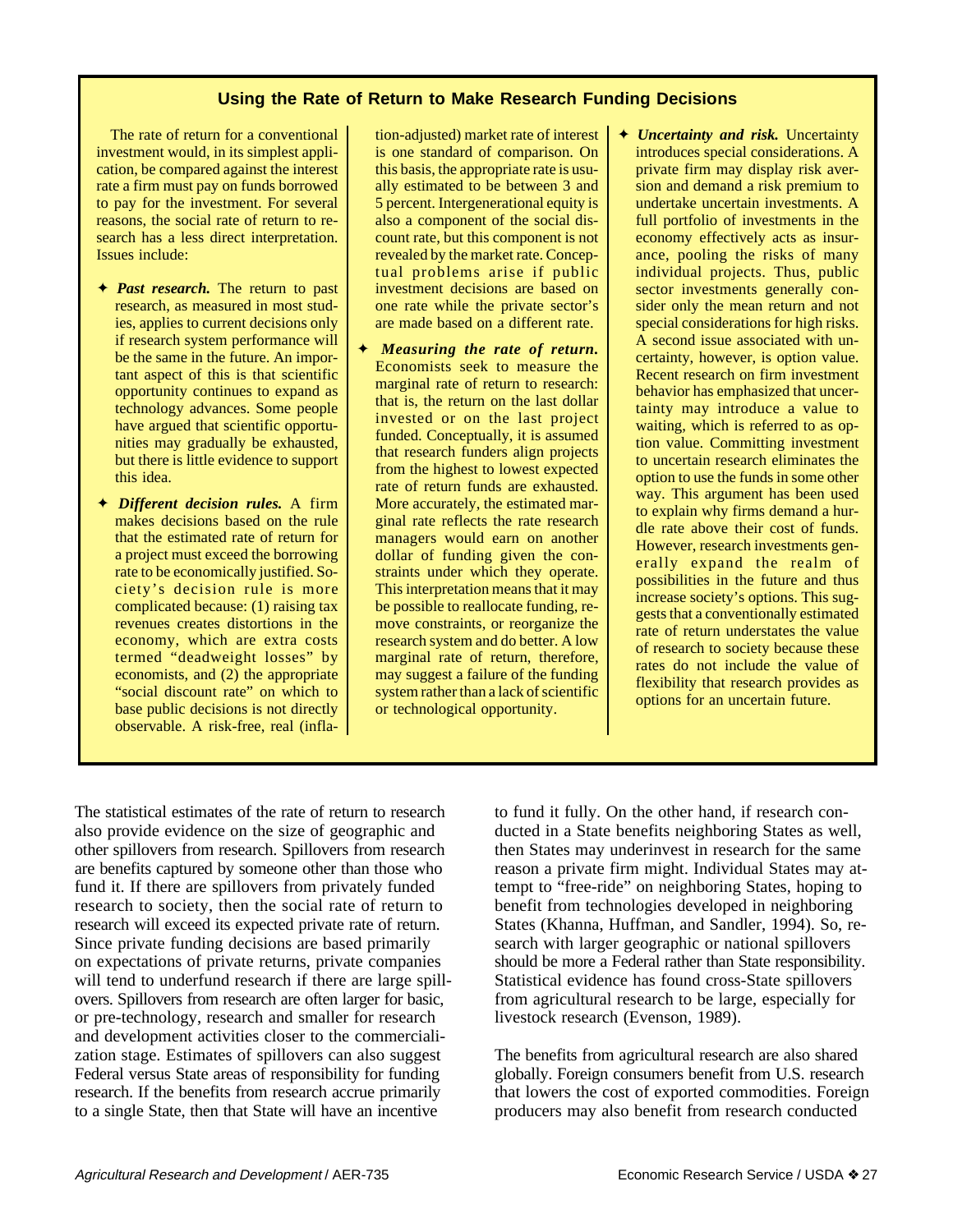in the United States, and vice versa, although some adaptive research is usually required to transfer agricultural technology across geographic areas. Genetic improvements in agricultural commodities are particularly dependent on international technology transfer. Kloppenburg and Kleinman (1987) provided an empirical analysis of the dependence of U.S. agriculture on foreign centers of genetic diversity. U.S. support for international agricultural research, while primarily aimed at improving agricultural productivity in developing countries, can also bring important reciprocal benefits for U.S. producers. For example, the transfer of semi-dwarf wheat and rice varieties from Mexico and Asia to the United States resulted in significant yield growth for U.S. growers (Dalrymple, 1980). Because of the global interdependence in sources of improvement for agricultural technology, Ruttan (1986) emphasized the need to strengthen the institutions supporting international agricultural research.

## **Empirical Estimates of the Social Rate of Return to Agricultural Research**

Empirical estimates of the social rate of return to public agricultural research have used two different approaches, an economic surplus approach and a production function approach. The economic surplus approach evaluates yield or productivity changes that can be attributed to research. Productivity changes are interpreted as shifts in the supply function for an agricultural commodity. The supply shifts, in combination with econometrically estimated demand and supply elasticities, are the basis for estimating changes in consumer and producer benefits (that is, changes in consumer and producer surplus). The changes in consumer and producer benefits are compared with the cost of the research project (Norton and Davis, 1981). These studies have usually been conducted for individual innovations or individual crops where the productivity change can be more easily attributed to specific research funding. This approach requires assumptions about how research expenditures are allocated to specific productive improvements. Other assumptions are also required about when and for what period the benefits accrue. Some research investments cannot be clearly allocated. For example, allocation of basic research expenditures between specific products and innovations may be inappropriate since these expenditures may contribute to advances across, for example, multiple crops and many innovations.

The second approach relies on statistical estimation of production functions that contain R&D expenditures as an explanatory variable. These studies are usually more aggregated than the economic surplus studies. An advantage is that they do not require the judgment of the analyst to allocate research expenditures to specific innovations but rely on the statistical relationship revealed by the data. These estimates can control for other factors that may influence productivity and, thus, avoid incorrectly attributing productivity gains to R&D alone. Griliches (1963, 1964) was the first to apply this approach by including the education level of rural farm populations and public agricultural research and extension efforts as separate variables in a cross-regional agricultural production function for the United States.

## **Returns to Aggregate Investments in Agricultural Research and Extension**

Most studies that have estimated the aggregate social rate of return to research consistently found rates of return between 40 and 60 percent (table 4). An exception is White and Havlicek (1979) who found a rate of return of 20 percent for aggregate research. Studies that have combined research and extension spending generally have found a lower rate of return to the combined total, roughly 20 to 35 percent, than when research alone was considered.

Some studies have explored the issue of whether the rate of return to agricultural research has declined over time. Some of these studies show lower rates of return for later periods than for earlier periods. Lu, Cline, and Quance (1979) estimated that the rate of return to agricultural research fell by 2 percentage points per decade between 1939 and 1972. Such a decline in the rate of return might be expected if research expenditures increased relative to the availability of technological opportunities to exploit. In other words, public funding was responding to the estimated high rates of return and moving closer to an economically optimal level of funding. Funding for agricultural research grew during 1950-1970. Such increases would be consistent with an interpretation that the funding level was gradually gaining on technological opportunity. However, public funding for agricultural research has been stagnant in real terms since the 1970's. The stagnation in funding might have driven up the rate of return, as opportunities for progress grew more rapidly than the ability to exploit these opportunities. Unfortunately, the long lag time between research expenditure and its payoff, improved productive efficiency, makes it difficult to test this hypothesis empirically.

Given the many measurement issues associated with estimates of the rate of return as discussed above, there are other possible explanations for a declining rate of return. One explanation is that the research funding system has become less effective at selecting the best projects. There may also have been biases in the measured rate of return that contribute to an apparent decline over time. If the research payoff profile has become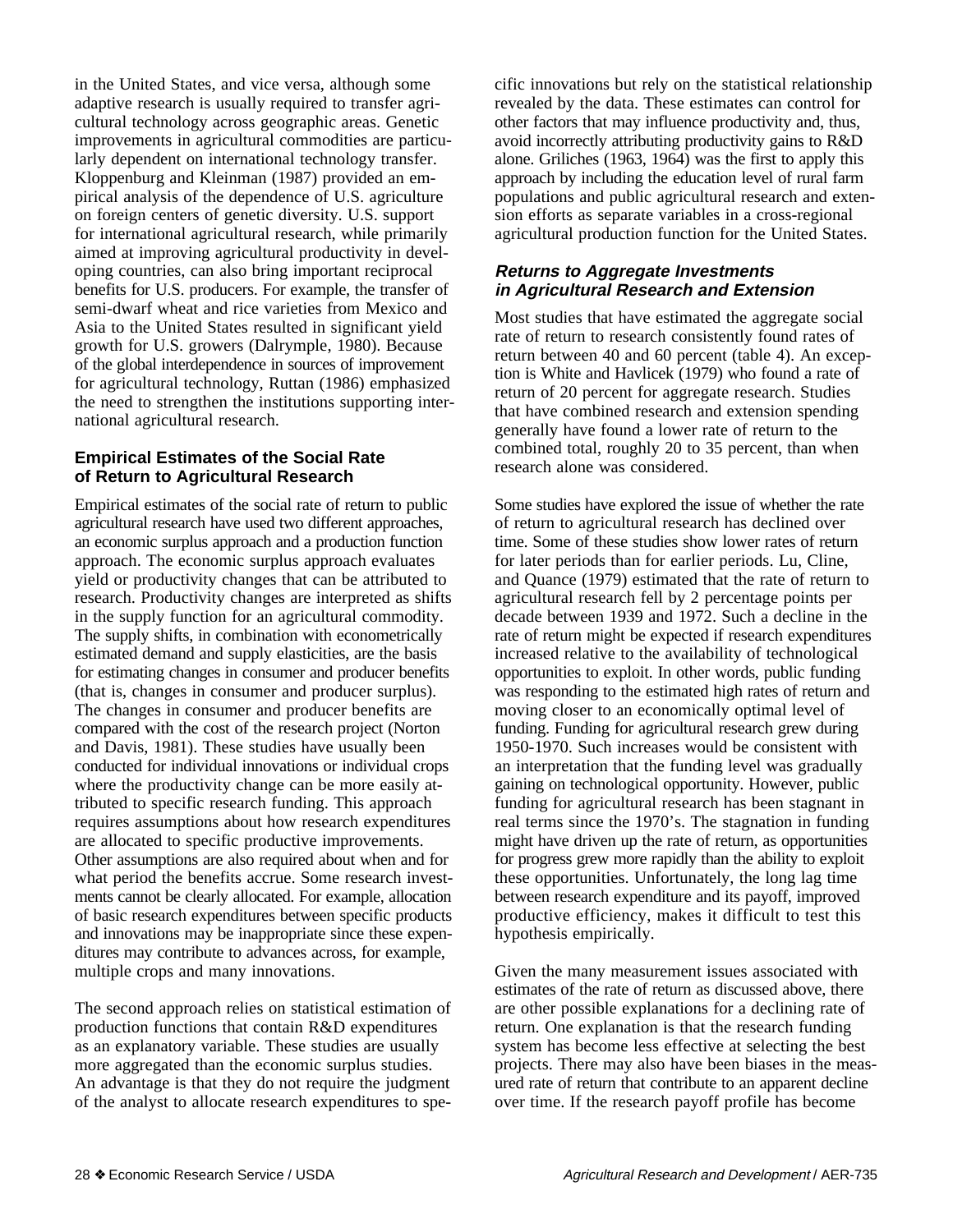#### **Table 4—Aggregate returns to public investments in agricultural research and extension**

| Study                           | Methodology         | Time period | Annual rate (Percent) |
|---------------------------------|---------------------|-------------|-----------------------|
|                                 |                     |             |                       |
| Griliches, 1964                 | Prod. function      | 1949-59     | $35 - 40$             |
| Latimer, 1964                   | Prod. function      | 1949-59     |                       |
| Evenson, 1968                   | Prod. function      | 1949-59     | 47                    |
| Cline, 1975                     | Prod. function      | 1939-48     | 41-50                 |
| Huffman, 1976                   | Prod. function      | 1964        | 110                   |
| Peterson and Fitzharris, 1977   | Economic surplus    | 1937-42     | 50                    |
|                                 | $\mathbf{H}$        | 1947-52     | 51                    |
|                                 | $\mathbf{G}$        | 1957-62     | 49                    |
|                                 | $\alpha$            | 1967-72     | 34                    |
| Lu, Quance, and Liu, 1978       | Prod. function, R&E | 1939-72     | 25                    |
| Knutson & Tweeten, 1979         | Prod. function, R&E | 1949-58     | 39-47                 |
|                                 |                     | 1959-68     | 32-39                 |
|                                 | $\alpha$            | 1969-72     | 28-35                 |
| Lu, Cline, and Quance, 1979     | Prod. function, R&E | 1939-48     | 30.5                  |
|                                 | $\mathbf{a}$        | 1949-58     | 27.5                  |
|                                 | $\mathbf{a}$        | 1959-68     | 25.5                  |
|                                 | $\mathbf{u}$        | 1969-72     | 23.5                  |
| Davis, 1979                     | Prod. function      | 1949-59     | 66-100                |
|                                 |                     | 1964-74     | 37                    |
| Evenson, 1979                   | Prod. function      | 1868-1926   | 65                    |
| White and Havlicek, 1979        | Prod. function      | 1929-72     | 20                    |
| White, Havlicek, and Otto, 1979 | Prod. function      | 1929-41     | 54.7                  |
|                                 | $\mathbf{H}$        | 1942-57     | 48.3                  |
|                                 | $\alpha$            | 1958-77     | 41.7                  |
| Davis and Peterson, 1981        | Prod. function      | 1949-74     | 37-100                |
| White and Havlicek, 1982        | Prod. function, R&E | 1943-77     | $7 - 36$              |
| Lyu, White, and Lu, 1984        | Prod. function      | 1949-81     | 66                    |
| Braha and Tweeten, 1986         | Prod. function      | 1959-82     | 47                    |
| Yee, 1992                       | Prod. function      | 1931-85     | 49-58                 |
| Huffman and Evenson, 1989       | Prod. function      | 1950-82     | 41                    |

Note: R&E gives estimated rate of return to combined research and extension expenditures. Otherwise, estimate is for research alone.

<sup>1</sup>Not significant.

Sources: Economic Research Service compiled from Ruttan (1982), Echeverria (1990), Huffman and Evenson (1993).

longer over time, then some benefits of recent research may not have been allocated correctly or may not yet have been observed. There are also spillovers and complementarities of research through time. A shortfall of basic or fundamental research in one period may not affect productive efficiency in applied research for a decade or more. Much of the productivity growth of the past several decades was based on fundamental knowledge of genetics and chemical properties and improvements in machinery that originated in the 1800's. After decades of exploiting these gains in fundamental knowledge, one might expect some exhaustion of scientific opportunity. Biotechnology and computer technologies provide new basic scientific tools and insights that have not been widely exploited. The fundamental insights for these technologies date to the 1950's, but only in the past decade has there been much move-

ment toward broad commercial application of products based on these insights. Thus, any apparent falloff in scientific potential may have been a lull rather than an inevitable trend. Still another possible explanation for a declining trend is that if, over time, more of the research was directed at nonmarket benefits such as environmental protection or human nutrition, these social returns may not have shown up in the measured rate of return.

While a declining rate of return may be due to a number of possible explanations, the evidence that the measured return has declined is weak. Evidence of a decline in the rate of return in Lu, Cline, and Quance (1979) is clearly inconsistent with some more recent studies (Yee, 1992; Huffman and Evenson, 1993; Braha and Tweeten, 1986) that include years through 1982-85. Comparing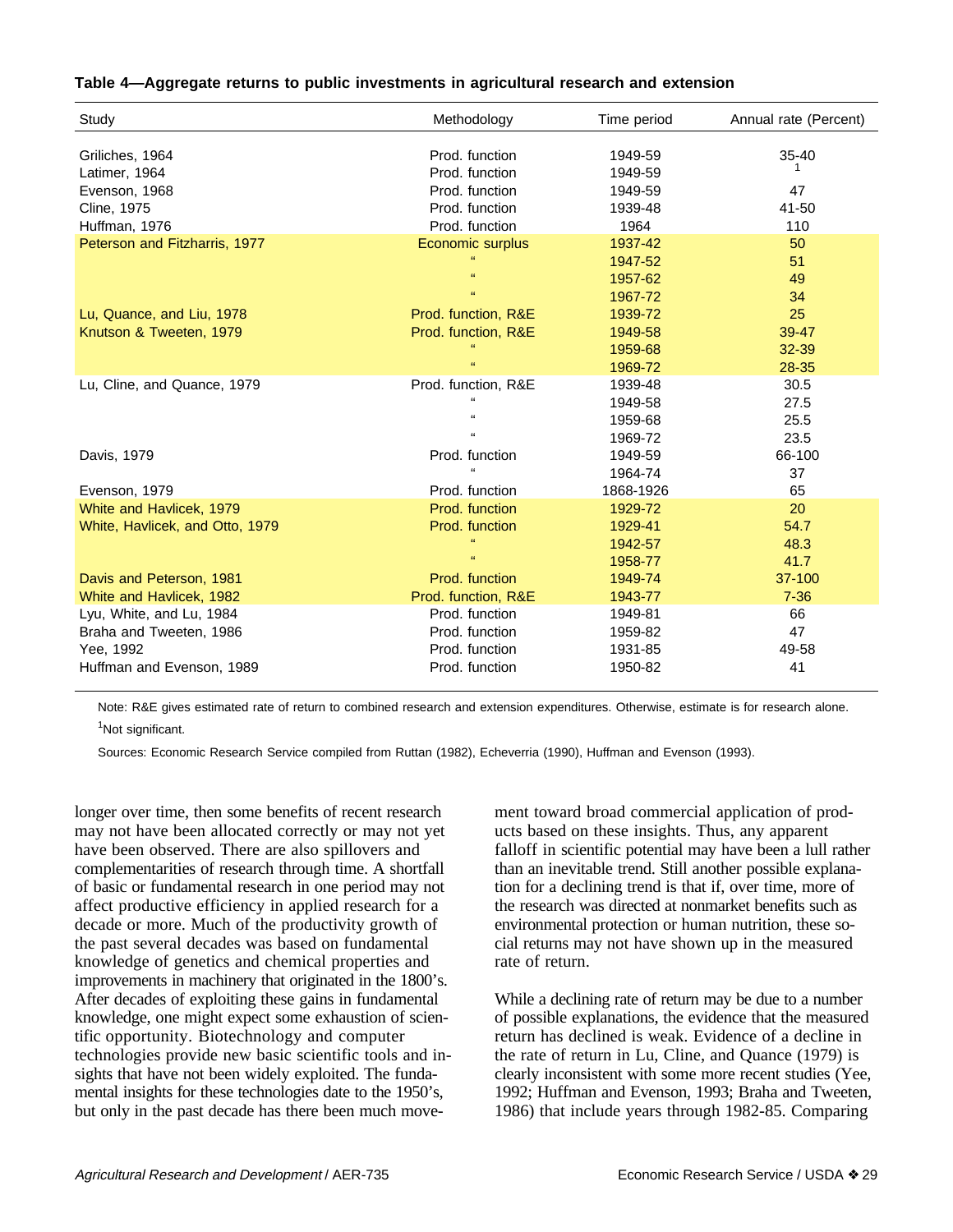these later studies with earlier studies that include only years through 1960 (Griliches, 1964; Evenson, 1968; Cline, 1975) shows that both sets of studies obtain rates between 40 and 50 percent.

## **Returns to Research on Components of the Agricultural System**

Besides studies of the aggregate rate of return, many studies have estimated returns to various components of the agricultural research budget. Separate estimates for different components of research provide evidence on whether the existing funds are allocated to yield the largest benefit. Redirecting funds from components with low marginal returns to those with high returns should

yield a higher overall return. Research components considered in the literature include separate estimates for crops versus livestock and finer distinctions among commodities (table 5). Other researchers have compared the returns to research funding among basic (scienceoriented) research, applied (technology-oriented) research, and extension and farm management research.

Most components of research spending show high rates of return, but estimates for individual components vary widely among studies. The wide variation provides little basis for strong conclusions about which components are more productive. Some studies (Bredahl and Peterson, 1976; Norton, 1981) found a higher rate of return

#### **Table 5—Returns to components of public agricultural research**

| Study                              | Commodity               | Period  | Annual return (Percent) |
|------------------------------------|-------------------------|---------|-------------------------|
| Economic surplus approach:         |                         |         |                         |
| Griliches, 1958                    | Hybrid corn             | 1940-55 | $35 - 40$               |
| Griliches, 1958                    | Hybrid sorghum          | 1940-57 | 20                      |
| Peterson, 1967                     | <b>Poultry</b>          | 1915-60 | $21 - 25$               |
| Schmitz and Seckler, 1970          | <b>Tomato harvester</b> | 1958-69 | 16-46                   |
| Production function approach:      |                         |         |                         |
| Peterson, 1967                     | Poultry                 | 1915-60 | 21                      |
| Bredahl and Peterson, 1976         | Poultry                 | 1969    | 37                      |
|                                    | Dairy                   | 1969    | 43                      |
|                                    | Livestock               | 1969    | 47                      |
|                                    | Cash grains             | 1969    | 36                      |
| Evenson and Welch, 1979            | Crops                   | 1964    | 55                      |
|                                    | Livestock               | 1964    | 55-60                   |
| Evenson, 1979                      | Technology-oriented     | 1927-50 | 95                      |
|                                    | Science-oriented        | 1927-50 | 110                     |
|                                    | Science-oriented        | 1948-71 | 45                      |
|                                    | Technology-oriented     | 1948-71 | 93-130                  |
|                                    | Farm mgmt. and ext.     | 1948-71 | 110                     |
| Norton, 1981                       | Cash grains             | 1969    | $31 - 57$               |
|                                    | Dairy                   | 1969    | $27 - 50$               |
|                                    | Poultry                 | 1969    | 30-56                   |
|                                    | Livestock               | 1969    | 56-111                  |
|                                    | Cash grains             | 1974    | 44-85                   |
|                                    | Dairy                   | 1974    | 33-62                   |
|                                    | Livestock               | 1974    | 66-132                  |
| Sundquist, Cheng, and Norton, 1981 | <b>Maize</b>            | 1977    | 115                     |
|                                    | Wheat                   | 1977    | 97                      |
|                                    | Soybean                 | 1977    | 118                     |
| Smith, Norton, and Havlicek, 1983  | Livestock               | 1978    | 22                      |
|                                    | Dairy                   | 1978    | 25                      |
|                                    | Poultry                 | 1978    | 61                      |
| Huffman and Evenson, 1993          | <b>Crops</b>            | 1950-82 | 47                      |
|                                    | Livestock               | 1950-82 | < 0                     |
|                                    | Science-oriented        | 1950-82 | 74                      |

Sources: Economic Research Service compiled from Ruttan (1982), Echeverria (1990), and Huffman and Evenson (1993).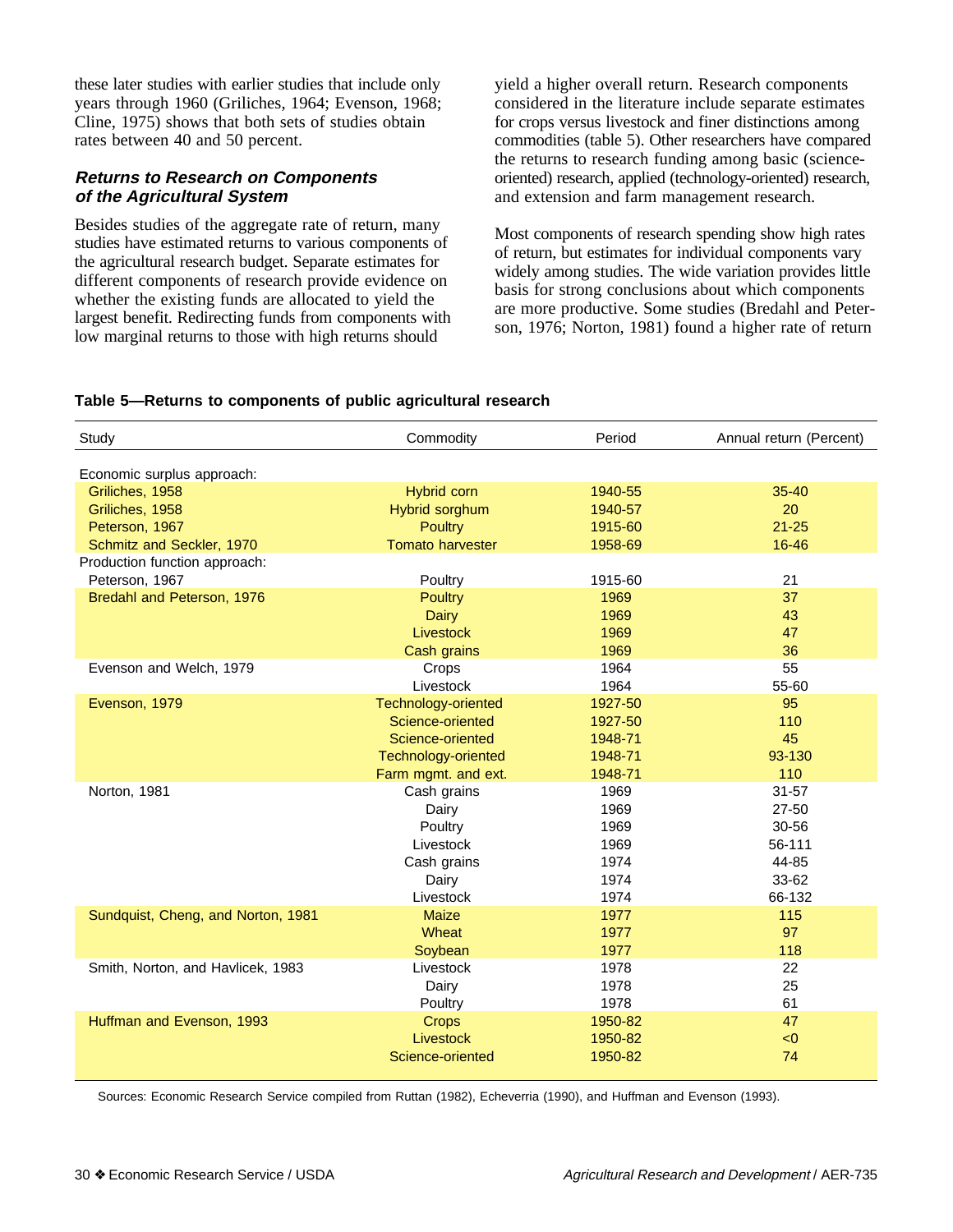for livestock research than for cash grains research, while Huffman and Evenson (1993) found the opposite. There is, however, some consistency in studies that found a higher rate of return to science-oriented (basic) research than for applied research.

The evidence on returns to extension is extremely varied (table 6). Some studies on aggregate research found a higher return when research spending was considered separately than when research and extension expenditures were combined, suggesting a lower return to extension (table 4). This evidence and the recent work of Huffman and Evenson (1993) suggest a rate of return to extension of roughly 20 percent, lower than for categories of research. However, another set of studies including work by Huffman (1976) and Evenson (1979) found rates of return to extension between 82 and 110 percent. While Yee (1992) did not publish a rate of return to extension, his estimated parameters for extension similarly show a rate of return about 100 percent. Evenson (1979) also found that a farm management research/extension component had the highest marginal return among the categories considered. There is no obvious pattern among these findings: high and low rates were found for earlier years and later years and estimated rates varied when the same authors evaluated returns using different methods. Nor is there a particular pattern where one methodology routinely produces high estimates while others produce low estimates.

There are particular problems for estimating returns to extension. Over time, a larger share of extension funding has involved family, rural community, and nutrition activities. Whatever the benefits of these activities, they will not be reflected in the agricultural sector's productive efficiency. Therefore, to measure the returns to these activities requires that other measures

#### **Table 6—Returns to extension**

| Study                                                     | Period               | Annual<br>return<br>(Percent) |
|-----------------------------------------------------------|----------------------|-------------------------------|
| Lu, Quance, and Liu, 1978;<br>Lu, Cline, and Quance, 1979 | 1939-72 <sup>1</sup> | 24-31                         |
| Evenson, 1979                                             | 1949-71              | 110                           |
| Huffman, 1976 and 1981                                    | 1964                 | 110                           |
| Huffman and Evenson, 1993                                 | 1950-82              | 20                            |
| Evenson, unpublished                                      | 1950-82              | 82-101                        |

<sup>1</sup> Combined research and extension.

Source: Economic Research Service compiled from Huffman and Evenson (1993).

of success be used. The data-reporting system for public extension expenditures is also less systematic than that for research expenditures.

For public research activities, a standard set of categories for reporting research expenditures has been in place for many years. However, extension spending categories have changed significantly over time. The researcher who wished to analyze extension returns must make a variety of assumptions to generate a consistent time series of extension expenditures that relate only to productive efficiency.

There is a potentially severe problem of spillovers from the private sector that may lead to an upward bias in returns to extension. Considerable effort has been directed toward controlling for private spillovers from research but this has not been possible for extension. There are many private sources of information that compete with extension, such as farm cooperatives and farm input suppliers (seed, chemical, machinery, computer software firms) that provide information on how to use their products to improve farm productivity. There is also a newer development: firms specializing in providing farm services, such as pest scouting and nutrient management. The major difficulty in measuring private sector extension services is that these information services cannot frequently be separated from the sales of inputs and products.

Two important caveats are necessary in interpreting returns to the components of research. First, the measured returns are marginal rates. The expectation is that marginal rates decline as more funds are allocated to a research component.<sup>10</sup> Reallocating funds from a lowreturn component to a high-return component would drive down the return on the high-return component and drive up the return on the low-return component. Second, there are obvious complementarities among these components. Continued high returns to applied research, whether conducted by the public or the private sector, eventually depend on advances in basic research and in fundamental knowledge. Similarly, continued advances in basic understanding will not generate economic benefits unless applied R&D lead to commercialization of products, services, or practices.

### **The Estimated Social Rate of Return: Summary and Further Adjustments**

Most studies of the social rate of return to public investment in agricultural research have consistently found

<sup>&</sup>lt;sup>10</sup>Diminishing returns in one type of research can be offset by advances in knowledge achieved elsewhere. Over time, technological opportunities increase as fundamental knowledge increases.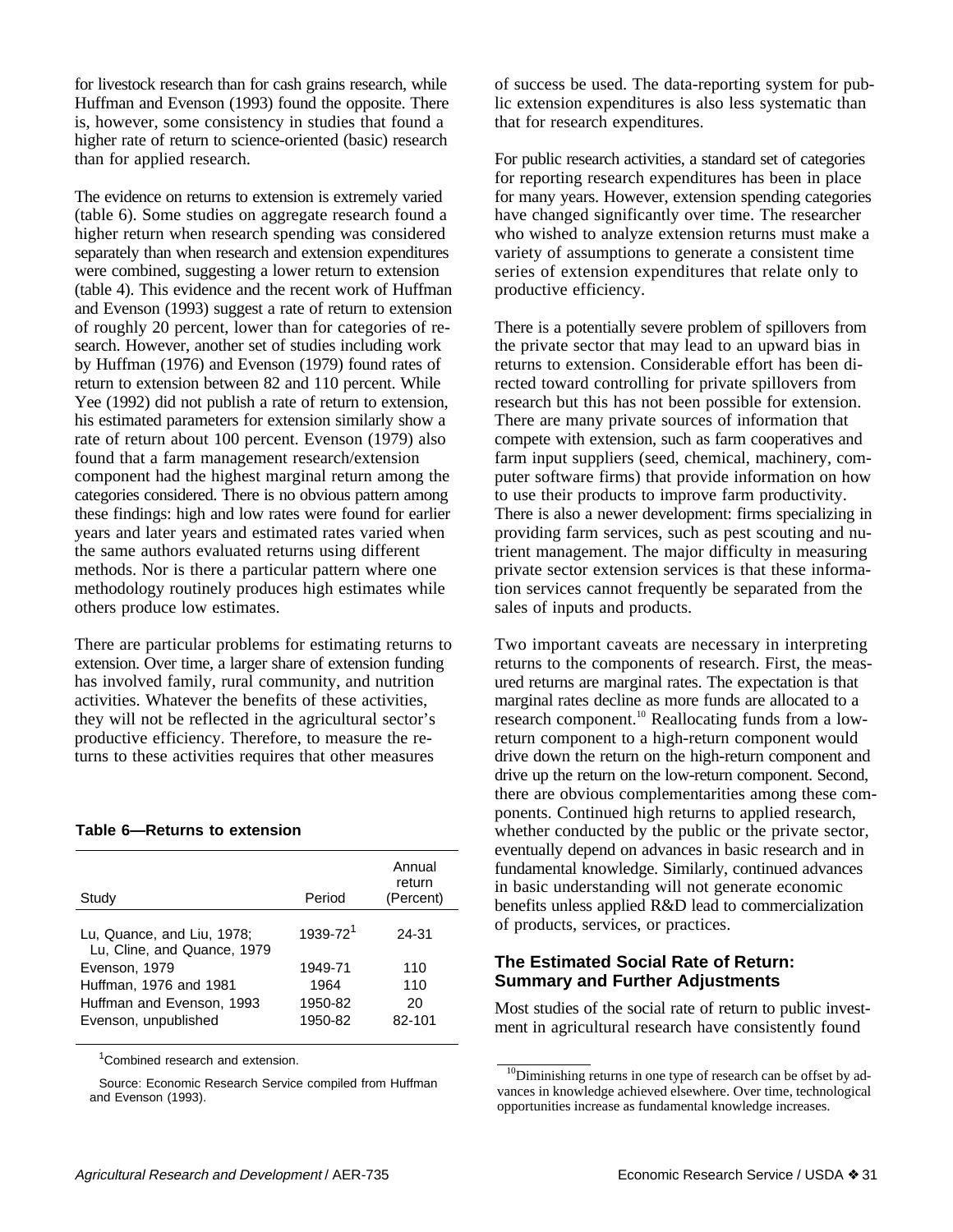high rates of return. Overall, the marginal rate of return seems highest for publicly supported basic, or pre-technology research, followed by applied public research, private research, farmers' education, and, finally, agricultural extension (table 7).

Some critics have suggested that the estimated rates of return may be biased upward (see Appendix). Six specific concerns include: (1) errors in estimates of the research lag; (2) failure to adequately take into account the contribution of the private sector to technology development and diffusion (spillovers from the private sector); (3) extra costs of funding research through general tax revenues (in economic terms the "deadweight loss" from taxes); (4) effects of farm programs that may create commodity surpluses and cause prices of agricultural products to diverge from their economically efficient levels; (5) negative environmental, health, and safety effects of new technology; and (6) extra costs associated with resource dislocation and adjustment. In the extreme, some studies have concluded that after adjusting for the upward bias, the rate of return to public agricultural research is comparable to that for other investments in the economy (Pasour and Johnson, 1982; Fox, 1985).

The results of new empirical work that addressed three of the above criticisms are presented in table 8. Our model considered possible research spillovers from the private sector, the extra costs of funding research through general tax revenues, and possible errors in the research lag. Our estimates suggest that studies significantly overestimate the rate of return if they fail to account for these factors. If none of these factors are included, then the estimated annual social rate of return to agricultural research between 1915 and 1985 was approximately 60 percent. After adjusting for these factors, the rate of return to all agricultural research was likely to be about 35 percent.

#### **Table 7—Summary of social rates of return to agricultural research, extension, and education**

| Item                        | Core range   | Full range |
|-----------------------------|--------------|------------|
|                             | Percent/year |            |
| All public agricultural R&D | 40-60        | $0 - 100$  |
| Basic public R&D            | 60-90        | 57-110     |
| Private R&D                 | $30 - 45$    | 26-90      |
| Agricultural extension      |              | 20-110     |
| Farmer's schooling          | $30-45$      | 15-83      |

 $1$ No evidence of a core range.

Sources: Economic Research Service derived from Ruttan (1982), Echeverria (1990), and Evenson (1993).

There is insufficient information to determine the net effects on the returns to research of the other issues raised, specifically effects of commodity programs, environmental externalities, and resource dislocation. Studies that have attempted to adjust for the effects of commodity program have often based these adjustments on simplified and generally unreasonable assumptions about how farm programs are managed (see Appendix). The net effect of new technology on the environment has not necessarily been negative. While the development of more intensive production methods may cause environmental degradation from the use of agricultural chemicals, it also reduces the need to expand production into environmentally sensitive lands. Furthermore, adjusting the rate-of-return estimates for environmental, health, and safety factors may not provide appropriate guidance for current research funding decisions. With environmental externalities, such adjustments would reflect pollution that was uncontrolled when the current technology was developed. However, these externalities now may be controlled through regulation, product approval decisions, and other environmental controls and not relevant for current research allocation decisions.

For resource adjustment, the effect of public agricultural research on labor displacement in agriculture is an unsettled question. Most research on agricultural machinery is conducted by the private sector. Sometimes public research may have contributed to labor displacement in agriculture (Schmitz and Seckler, 1970). However, other evidence suggests that the overriding factor contributing to the growth in average farm size

#### **Table 8—Adjustments for biases in estimated rates of return**

| Adjustment                                | Central<br>estimate | Range            |
|-------------------------------------------|---------------------|------------------|
|                                           | Number              | Percent/<br>year |
| Unadjusted rate of return                 | 60                  | 55-65            |
| Inclusion of private sector research      | 9                   | $5 - 15$         |
| Tax collection (deadweight losses)        | 6                   | $3-9$            |
| Longer research lag                       | 10                  | $0 - 20$         |
| Commodity program effects                 | n.a.                | Negligible       |
| Environment, health, and safety           | n.a.                | $+/-$            |
| Structural adjustment, labor displacement | n.a.                | $+/-$            |
| Return after adjustment                   | 35                  |                  |

n.a. = Not available.

 $+/-$  = Effects could be positive or negative.

Source: Compiled by Economic Research Service as an extension of Yee (1992).